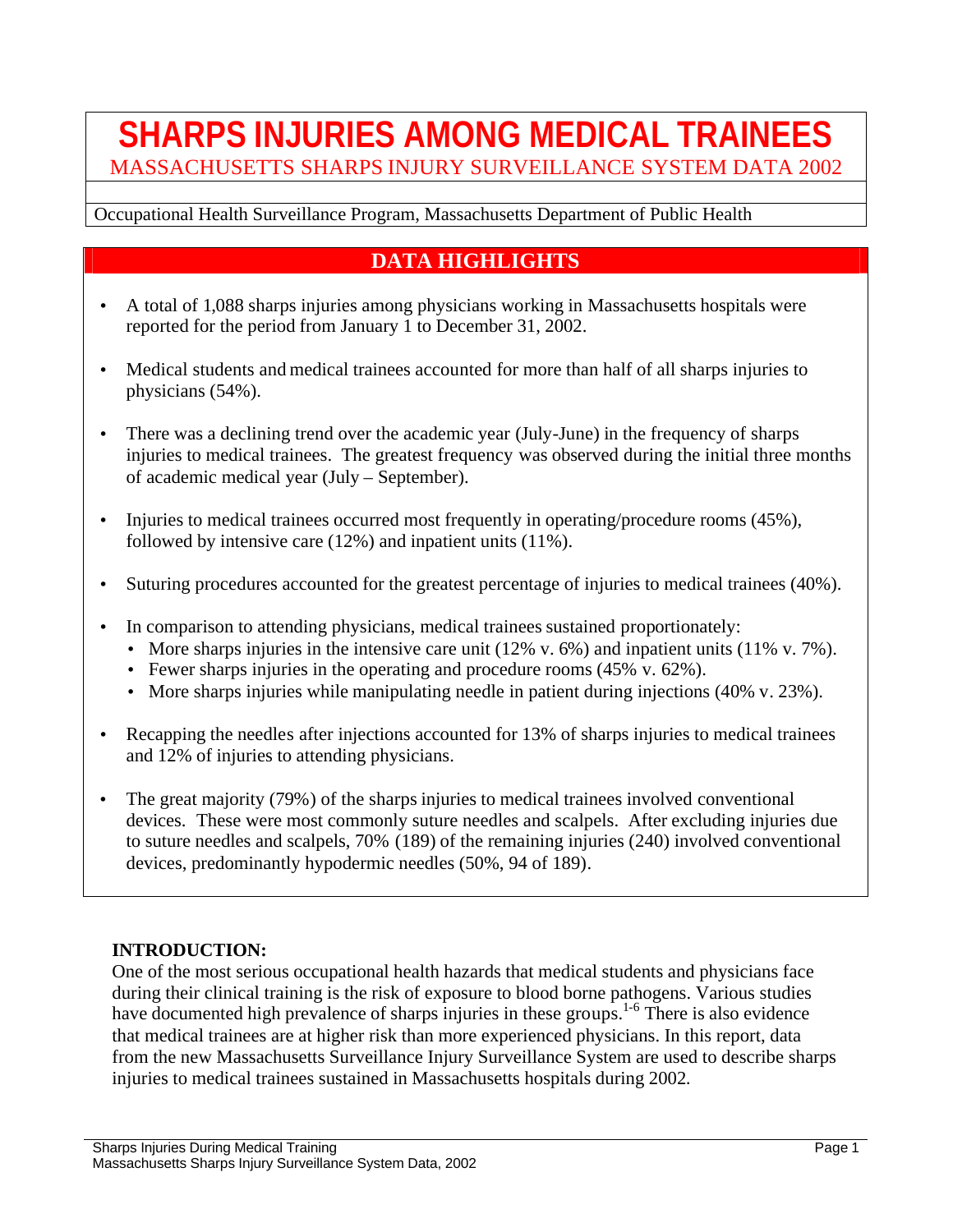## **BACKGROUND:**

## Epidemiology of Sharps Injuries among Medical Trainees

Since the early 1990s, there have been several epidemiological investigations into the risk of sharps injuries to medical students and physicians in training. Surveys of housestaff reveal that between 56-74% reported at least one needlestick during their training.<sup>1,2</sup> In surveys of medical students, the proportion of students reporting a needlestick injury in either their third or fourth year clerkships ranged from 4-48%.<sup>3,4,5</sup>

A survey of 221 medical and surgical housestaff in an urban teaching hospital, completed in 1990, revealed that 74% reported at least one needlestick injury with a suture or hollow-bore needle.<sup>1</sup> Similarly, a survey of graduating fourth year medical students published in 1995 demonstrated that nearly half of all graduating students reported at least one exposure to potentially infectious bodily fluids, with more than half secondary to skin punctures.<sup>3</sup>

Studies have also documented the relative increased risk to students and physicians in training during surgical clerkships.<sup>3-6</sup> A survey conducted in 1992 of 370 residents and 3<sup>rd</sup> and 4<sup>th</sup> year medical students at the University of Southern California Medical Center illustrated that surgical residents had an almost 9 fold increased risk of needlestick injuries in comparison to their internal medicine counterparts.<sup>6</sup>

Investigations have suggested that inexperience may play a role in explaining the high risk of sharps injuries during medical training. A study conducted of third year medical students during their surgical rotation found that the risk of injury during the first quarter was significantly greater than that in the final quarter of the academic year (3.4 v. 1 exposure per student), as they presumably had a better knowledge of universal precautions and were more comfortable performing procedures by the end of the academic year.<sup>4</sup>

Another factor that has been investigated as a potential explanation is that of fatigue and the disruption of circadian rhythms experienced by those in medical training. In 2000, Parks et al. reported the results of their retrospective review aimed at studying the day-night pattern of exposure to bloodborne pathogens during medical training. They reported that medical residents had a 1.5 times greater risk of sustaining a bloodborne pathogen exposure working nights in comparison to working days.<sup>7</sup>

#### Under-reporting of Sharps Injuries

Several studies have addressed the issue of under-reporting of sharps injuries among physicians.1,8,9 One study compared emergency room physicians to emergency room nurses and emergency medical technicians, and found that physicians reported one eighth of their exposures compared with nurses and EMTs, who each reported 2/3 of their exposures. The most powerful predictor of low reporting rate was the health care worker's own perception of risk.<sup>8</sup>

Research on reporting behaviors among medical students and physicians in training, consistently indicates that under-reporting is a common practice. Studies investigating reporting behaviors reveal that 70-90% of sharps injuries sustained by residents and interns go unreported. The most common reasons given include lack of time, perception of incidents as "low-risk," concerns over confidentiality, and not knowing the reporting procedure. This behavior is also noted among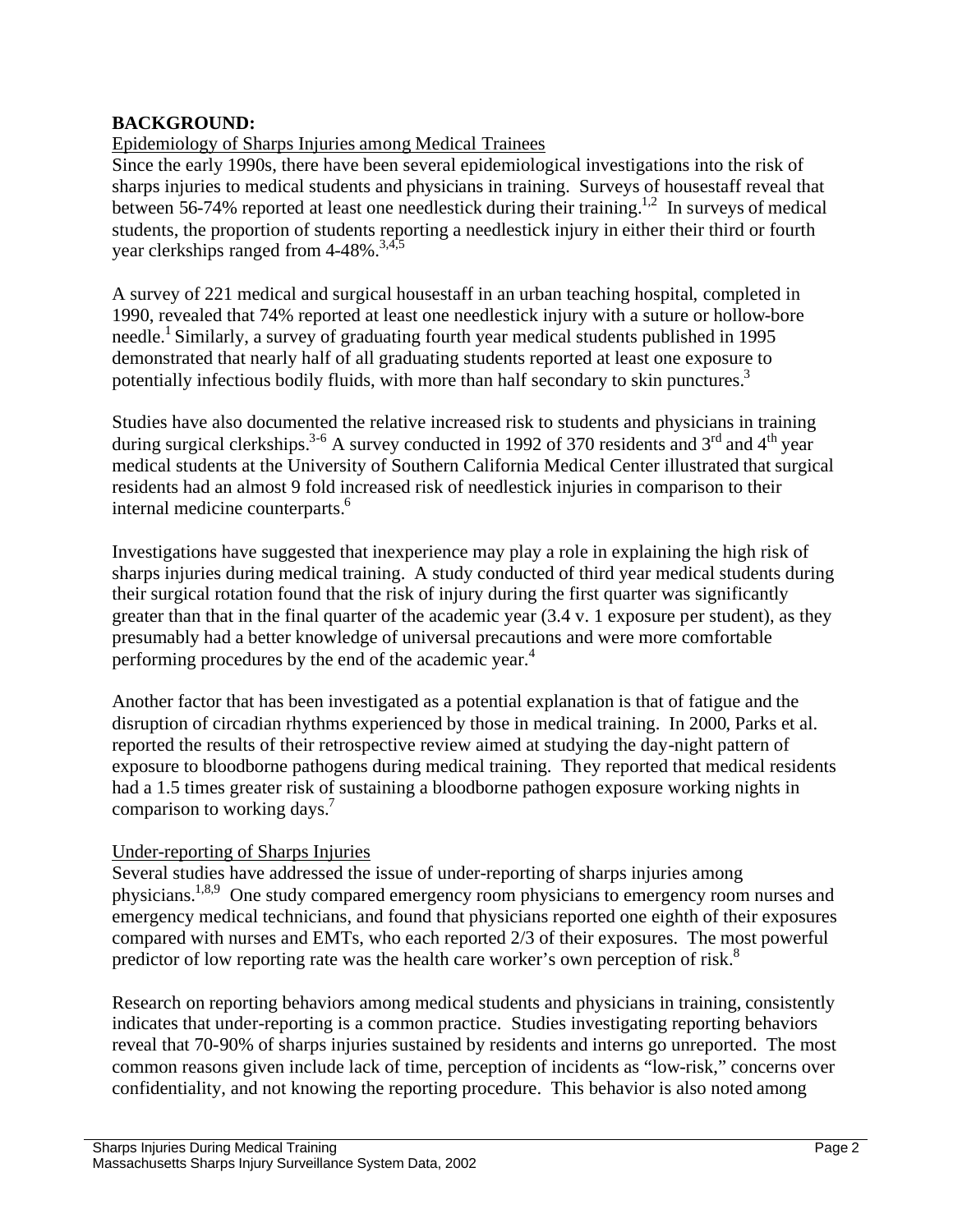medical students. A survey of 180 medical students and 370 residents at the Los Angeles County-University of Southern California Medical Center, found that medical students failed to report 86% and residents failed to report 93% of exposures to bloodborne pathogens. 6

## The Massachusetts Sharps Injury Surveillance System

In 2000, Massachusetts enacted legislation regarding needlestick injury surveillance and prevention (MGL Chapter 111 §53D). Licensed hospitals are required to use devices with sharps injury prevention technology (safety devices), develop exposure control plans, maintain logs of worker injuries with contaminated sharps, and report data from these logs annually to the Massachusetts Department of Public Health (MDPH). Data reported to the MDPH Sharps Injury Surveillance System are compiled and published annually to guide state efforts to prevent sharps injuries and promote action at the local level. The surveillance system provides information about occupations at risk and devices, procedures and departments associated with sharps injuries that need to be addressed. It also serves as a vehicle for hospitals and health care workers in Massachusetts to share information about prevention strategies.

## **METHODS:**

All health care workers in acute and non-acute care hospitals licensed by MDPH, as well as any satellite units (e.g., community health centers, ambulatory care centers) operating under a hospital license, are included in the population under surveillance. Reportable incidents are exposures to blood or other potentially infectious materials as a result of events that pierce the skin or mucous membranes during the performance of an employee's duties. See the MPDH report *Sharps Injuries among Hospital Workers in Massachusetts, 2002,* for a more detailed description of the surveillance system and methods.

This special topic report is based on data from 2002, the first complete year of data collected by the surveillance system. All licensed hospitals (101) submitted Annual Sharps Injury Reports for 2002 to MDPH. A total of 3,413 injuries among all hospital workers were reported. Of these, 1,088 were sustained by physicians. Physicians were further divided into two groups: 1) medical trainees, which included medical students, interns, residents and fellows, and 2) attending physicians, which included all other physicians. Injuries among medical trainees were analyzed and compared to those among attending physicians

## **LIMITATIONS:**

A number of limitations need to be taken into account when interpreting the sharps injury data presented here. Optimally, sharps injury rates would be calculated using information on the total number of hours worked, sharps devices used, or procedures performed as the rate denominators. However, such information was not available, thus precluding the calculation of sharps injury rates and comparative estimates of injury risk per hour worked or procedure performed. As noted previously, underreporting of sharps injuries on the part of health care workers, particularly medical trainees, is quite likely. Small numbers of injuries in some categories highlighted in this report make results less stable and make interpretation somewhat problematic. Finally, this report represents data collected early in the surveillance system. It reflects the distribution of sharps injuries among physicians in training in the period immediately following changes to federal and state laws. This distribution may have changed in the years since these data were collected.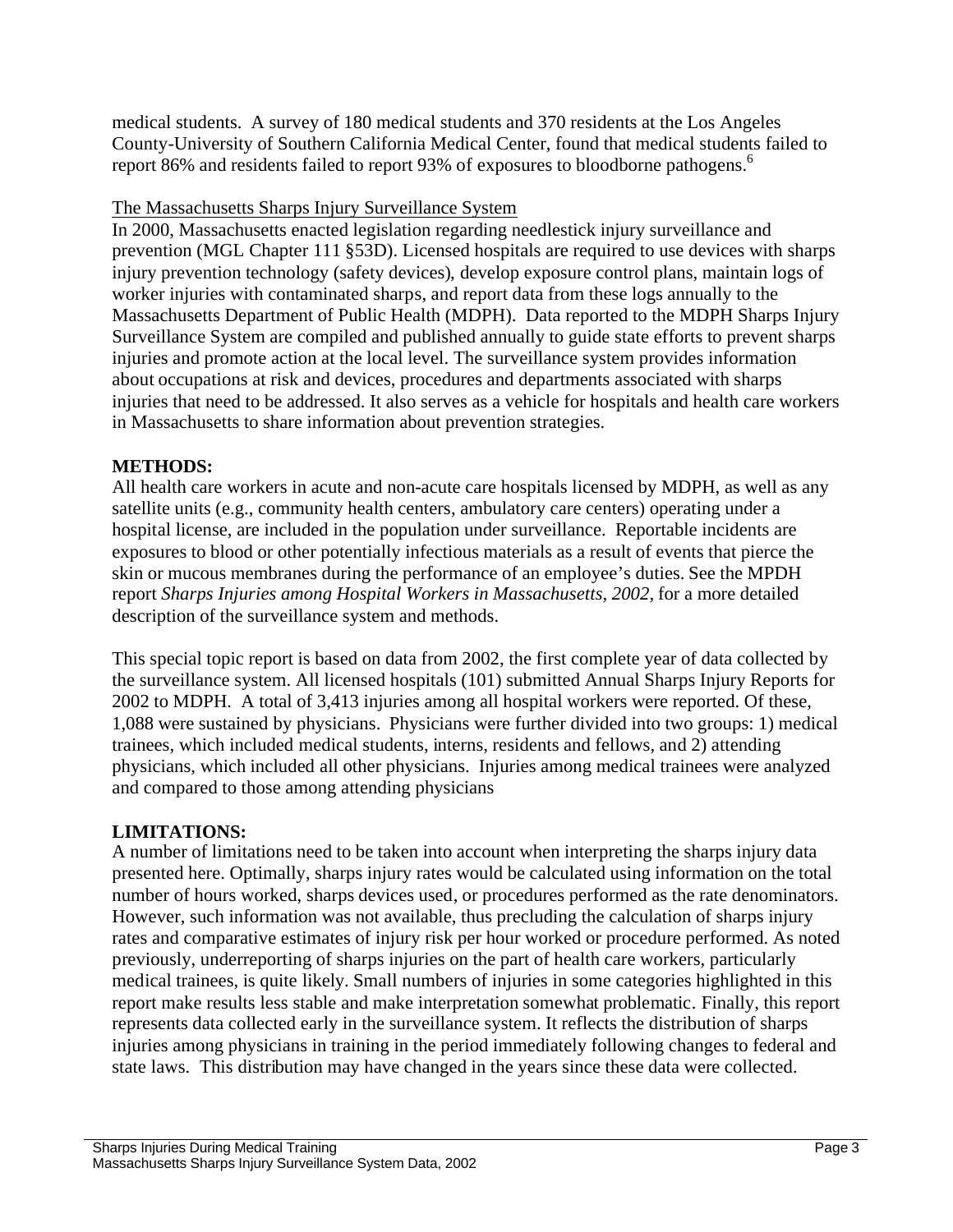#### **FIGURE 1. SHARPS INJURIES AMONG PHYSICIANS N=1,088**

Medical trainees accounted for 54% of all reported sharps injuries to physicians. Of the trainees, the highest number of reported injuries were to interns and residents. The majority of medical trainee injuries (92%) occurred in teaching hospitals. Of the 835 injuries occurring among physicians in teaching hospitals, 540 (65%) occurred to medical trainees.



Data Source: Annual Summary of Sharps Injuries, 2002

#### **FIGURE 2. SHARPS INJURIES BY ACADEMIC YEAR QUARTERS MEDICAL TRAINEES V. ATTENDING PHYSICIANS N=1,088**

Medical trainees showed a steady decline in the number of reported sharps injuries as they progressed through the academic year.

Attending physicians had a fairly constant number of injuries throughout the year.



Data Source: Annual Summary of Sharps Injuries, 2002

#### **FIGURE 3. SHARPS INJURIES AMONG MEDICAL TRAINEES BY DEVICE N=585**

Page 4

Most medical trainee injuries (43%) were caused by suture needles, followed by hypodermic needles (22%). Hollow bore needles as a group accounted for 36% of injuries to medical trainees.



Data Source: Annual Summary of Sharps Injuries, 2002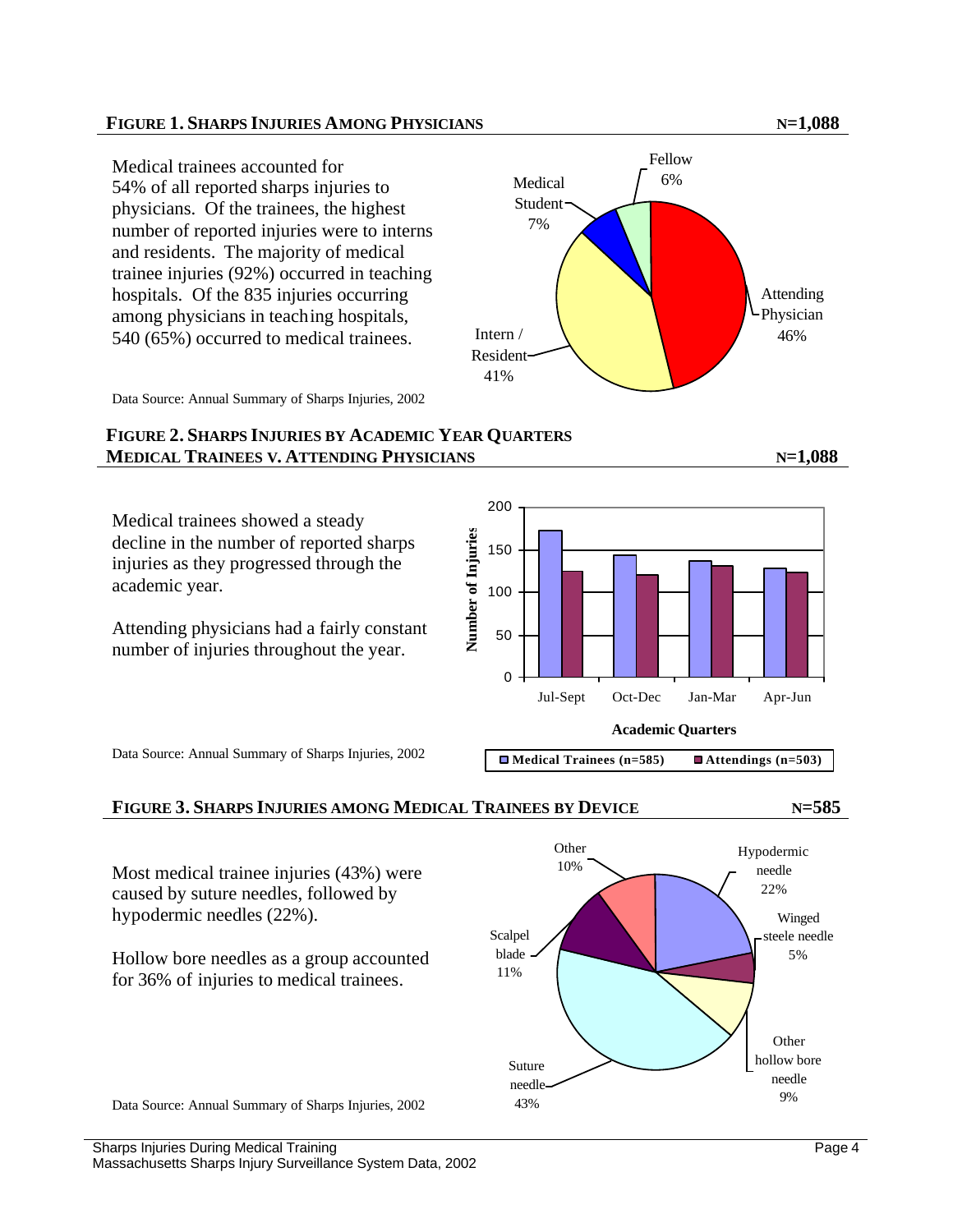#### **FIGURE 4. SHARPS INJURIES AMONG MEDICAL TRAINEES BY DEPARTMENT N=585**

The majority of injuries to medical trainees occurred in operating and procedure rooms, followed by intensive care units and outpatient areas. This contrasted with the distribution of injuries among attending physicians. More than half (62%) of injuries to attending physicians occurred in operating and procedure rooms, 6% occurred in intensive care units, 7% occurred in inpatient units; 8% in emergency departments, and 4% in laboratories.

Data Source: Annual Summary of Sharps Injuries, 2002 **FIGURE 5. PROCEDURE OR PURPOSE FOR WHICH SHARP WAS USED N=585**

Medical trainees were most often injured performing suturing procedures, followed by administering injections.

The distribution of procedures involved in injuries among trainees was similar to that of attendings (not shown) for whom suturing accounted for 37% and injection 16% of injuries.

Data Source: Annual Summary of Sharps Injuries, 2002

#### **FIGURE 6. SHARPS INJURIES AMONG MEDICAL TRAINEES BY WHEN THE INJURY OCCURRED (RELATIVE TO PROCEDURE) N=585**

Most injuries to trainees occurred during use of the sharp item (71%). One out of 5 sharps injuries to medical trainees occurred "after use, before disposal" of the sharp.

The distribution of this variable was similar to that of attending physicians (not shown) for whom "during use" injuries accounted for 69% and "after use, before disposal" injuries accounted for 19%.

Data Source: Annual Summary of Sharps Injuries, 2002



Other /



Other / Unknown 5% During or after disposal of item 4% After use / Before disposal 20% Puring use of item 71%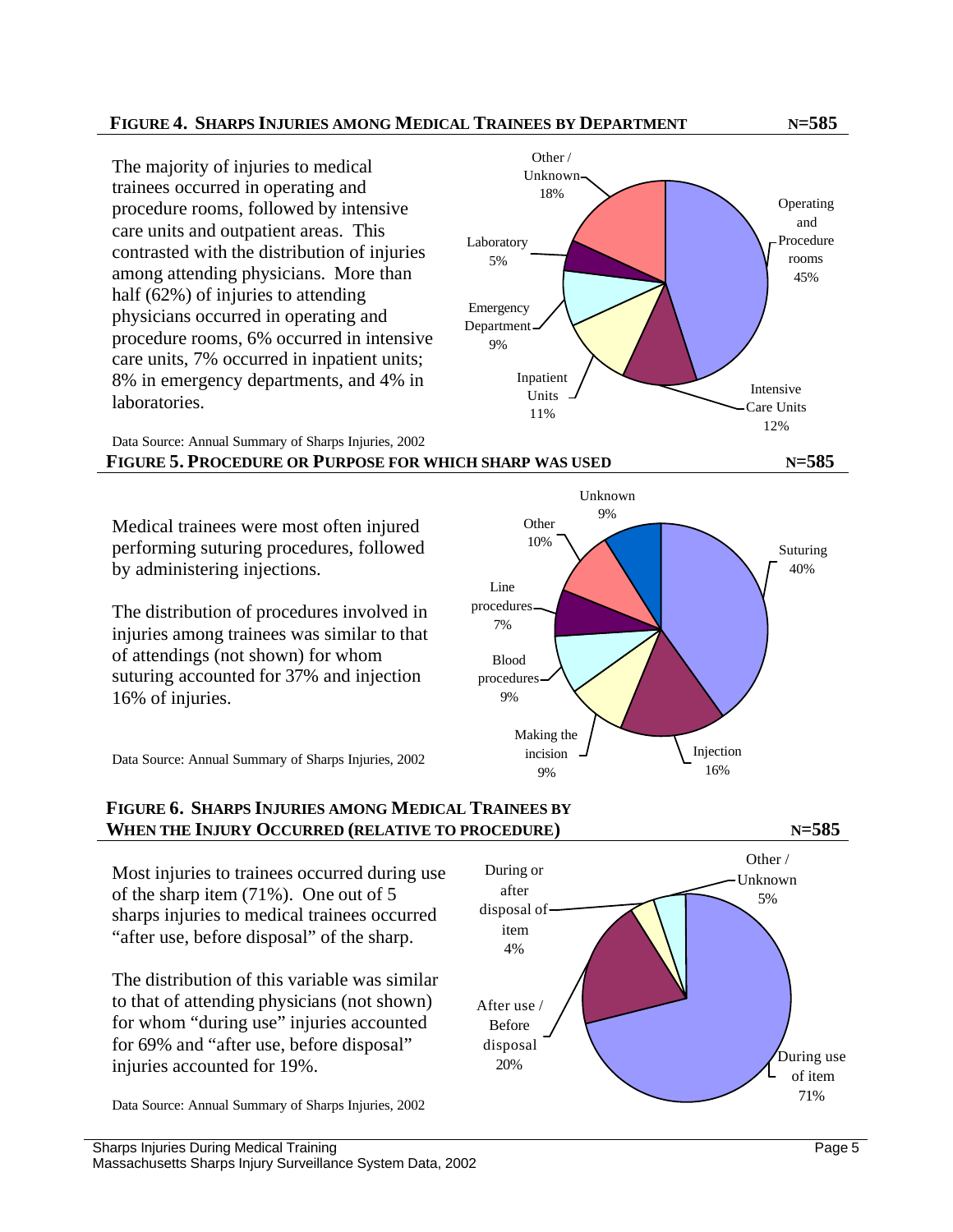#### **FIGURE 7. SHARPS INJURIES AMONG MEDICAL TRAINEES BY PROCEDURE AND WHEN INJURY OCCURRED (RELATIVE TO PROCEDURE) N=585**



## **FIGURE 8. SHARPS INJURIES AMONG MEDICAL TRAINEES BY HOW THE INJURY OCCURRED N=585**



**FIGURE 9. SHARPS INJURIES TO MEDICAL TRAINEES DURING INJECTION PROCEDURES BY HOW THE INJURY OCCURRED N=94**

When performing injection procedures, medical trainees were most likely to get hurt while manipulating the needles in the patients (40%).

Recapping the needle accounted for 13% of injuries associated with injection procedures.

Activating the safety feature accounted for 1% of all of injection related injuries. Data Source: Annual Summary of Sharps Injuries, 2002

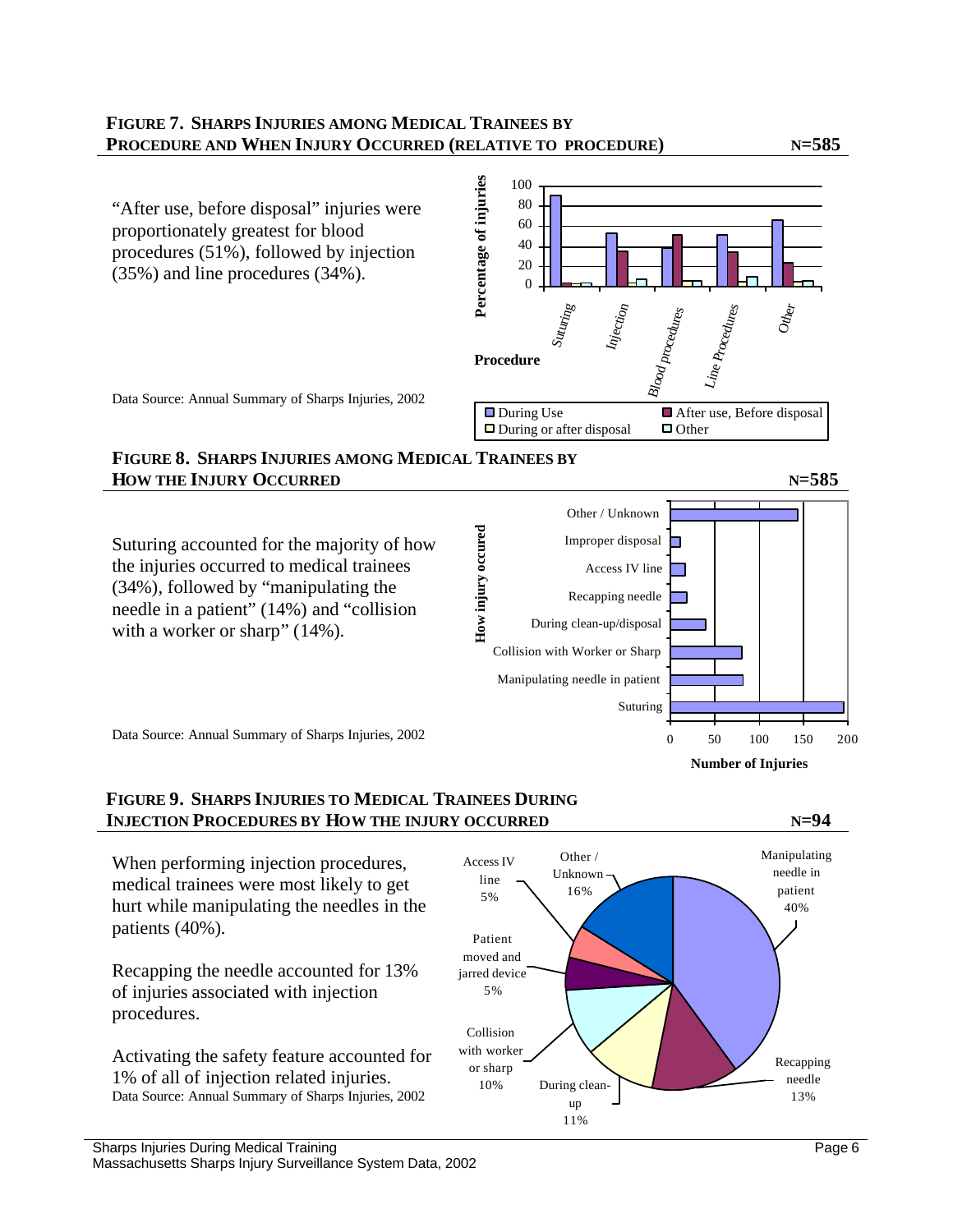

### **Sharps Injuries to Medical Trainees by Safety Device Status (n=585)**

The majority of injuries (79%) among medical trainees involved the use of conventional devices. More than 50% of the conventional devices were suture needles and scalpels.

Data Source: Annual Summary of Sharps Injuries, 2002

#### **Sharps Injuries to Medical Trainees by Device Safety Status - Excluding Sutures and Scalpels (n=270)**



After accounting for suture needles and scalpels, the use of conventional devices still accounted for 70% of the injuries to medical trainees. Approximately 50% of these were hypodermic needles, devices for which safer alternatives exist.

## **DISCUSSION:**

Sharps injuries are common preventable hazards faced by medical students and physicians during the course of their training. The consequences of such injuries include the potential transmission of bloodborne pathogens and associated detrimental effects on their personal and professional lives. This is an issue which must be addressed to ensure a safe workplace for medical trainees. Preventing such exposure will require concerted efforts on behalf of medical schools, hospitals, government agencies, equipment manufacturers and the trainees themselves.

The findings of this review highlight specifics that need to be addressed to protect healthcare workers, particularly medical trainees.

## Non-Safety Devices

The majority of reported sharps injuries (79%) among trainees involved conventional devices (non-safety). This underscores the need to substitute non-safety devices with devices with engineered sharps injury prevention features and provide training in their proper use and disposal. The development of an inventory of devices as well as an evaluation of devices used within a facility is a key step in the process of converting to devices with engineered sharps injury prevention features. Conducting a review in a systematic fashion, on at least an annual basis, will aid in compliance with federal OSHA Bloodborne Pathogens regulations (29 CFR 1910.1030).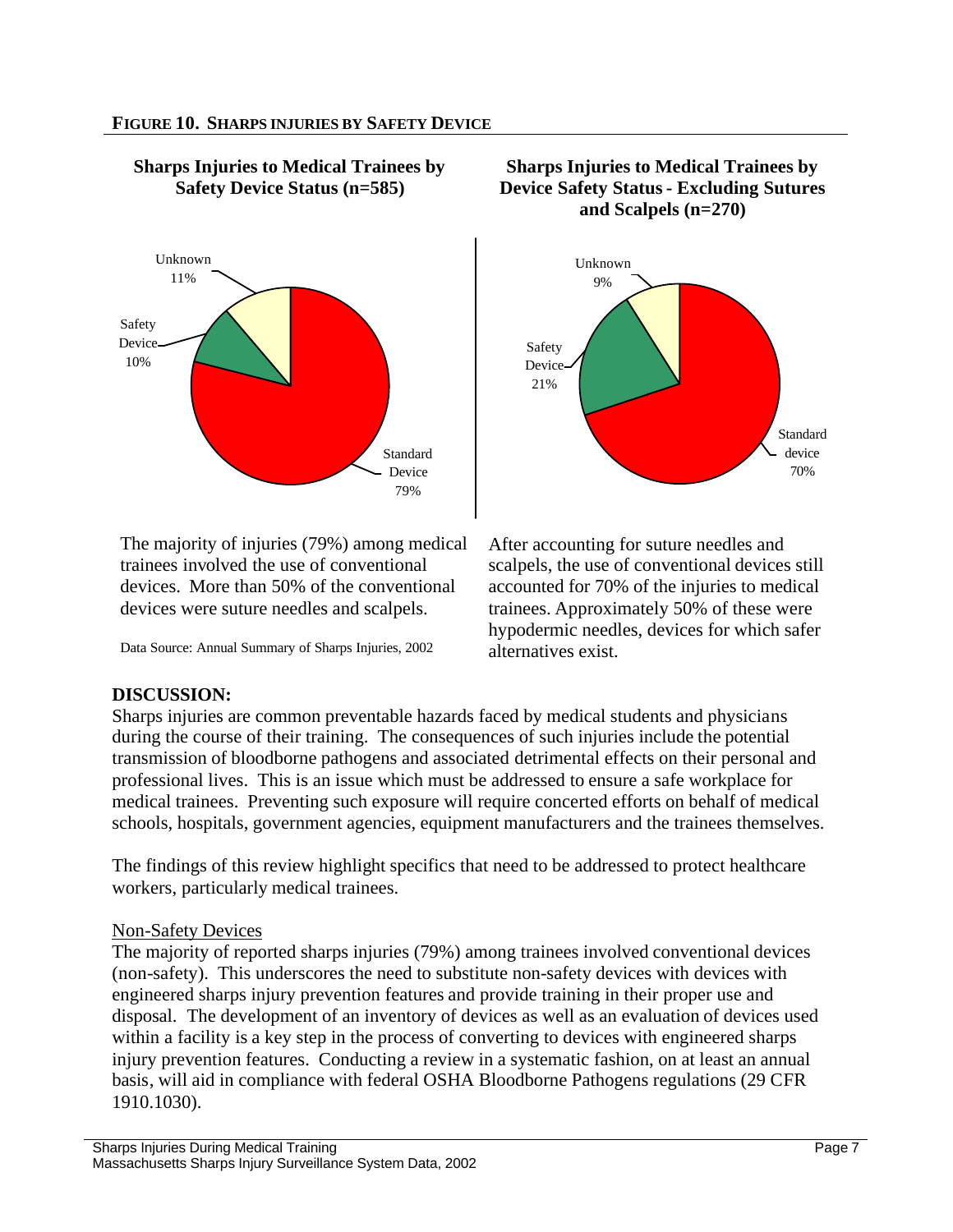#### High-risk Practices

Twenty percent of reported sharps injuries in medical trainees occurred "after use, and before disposal," indicating a delay or difficulty in prompt, efficient disposal of used sharps. Availability and placement of sharps containers may be a factor. Timing of injuries also varied by the type of procedure being performed, with injuries relating to blood procedures occurring most often after use and before disposal. In contrast, suture related injuries occurred most often during the procedure. Based on these results, prevention measures regarding blood procedures should focus on devices used, training in the use of safety features and identifying barriers to the appropriate use of safety features. For suture related injuries, elimination of the hazard and substitution of devices through the use of alternative methods of closure (e.g. glues) and blunt suture needles where appropriate are feasible prevention methods.

"Recapping the needle" accounted for 13% of injection related sharps injuries reported among medical trainees. This is a practice which should not be performed, unless it is done with the one-handed method, as outlined in the OSHA Bloodborne Pathogen Standard. Appropriate use of sharps injury prevention features and availability of disposal containers will help to reduce these types of injuries.

Prevention strategies should be directed towards identifying differences in the handling of sharps in different departments and for varying procedures. Prevention strategies should also target sharps disposal containers (both fixed and portable), ensuring that they are available in adequate numbers, placed in appropriate locations, with protocols for replacing the containers when full.

#### Inexperience

Medical trainees reported more sharps injuries during the first quarter of the academic year. The frequency of sharps injuries declined throughout the academic year, approaching that of attending physicians. While increased proficiency with various procedures over time is a likely explanation, changes in job tasks or decreased reporting by medical trainees over the course of the year may also be factors. Medical trainees reported proportionately more sharps injuries during injection procedures secondary to "manipulating the needle in the patient." Prevention strategies include targeted training seminars for medical students and residents/fellows to increase their experience in handling sharps for various procedures. These should be mandatory and repeated throughout training at regularly scheduled intervals.

#### Under-reporting

As cited in the literature, medical students and physicians in training vastly under-report sharps injuries. The most common reasons center on aspects of self risk assessment and an underappreciation of the value of following devised protocols. Lack of experience and judgment performing potentially high risk procedures may place them at increased risk for exposure. This lack of experience and judgment may also contribute to improper risk assessment and a failure to report the exposure incident. Choosing not to report an exposure incident prevents timely and appropriate post exposure management. The importance of under-reporting and follow-up must be addressed and emphasized in training/education seminars geared towards medical trainees. This information should be included in medical school curriculum as well as during hospital specific orientations.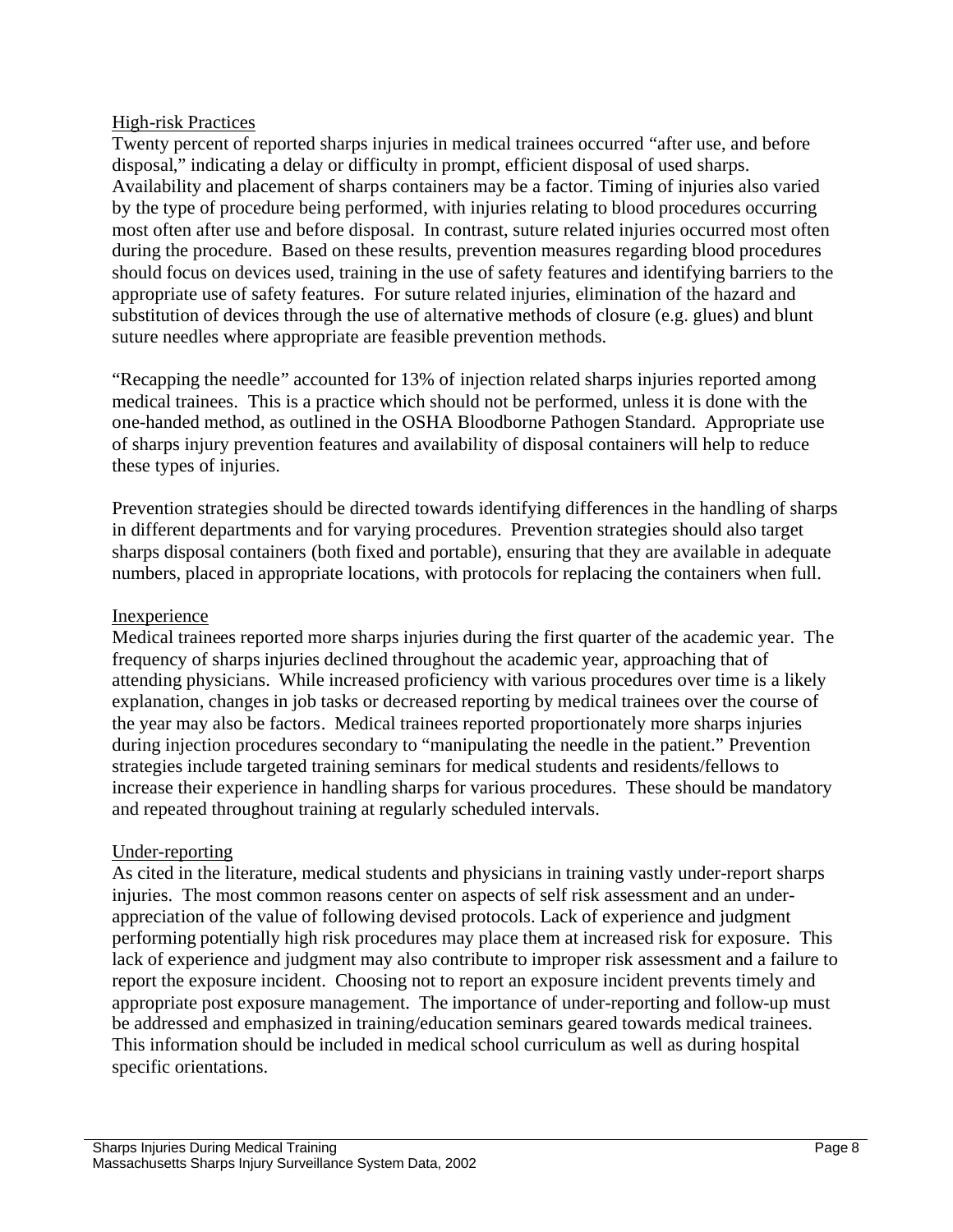#### Fatigue

While not addressed in this study, the literature has demonstrated the possibility of fatigue as a modifier of the risk of sharps injury among trainees. To further evaluate this issue, we encourage hospitals to collect data on work hours during medical training and document such information on incident reports.

The Massachusetts Sharps Injury Surveillance System is a collaborative effort between the MDPH, hospitals, professional associations and community advocates. The success of the program in collecting data is a direct result of this collaboration. MDPH will continue to work with these groups to conduct surveillance, review exposure control activities in hospitals, and facilitate the exchange and dissemination of information among hospitals about successful prevention strategies. Findings in this report are based on one year of data. MDPH will continue to monitor percutaneous exposures among medical trainees over time. Changes have been made in the data collection process to allow for more detailed analysis in the future.